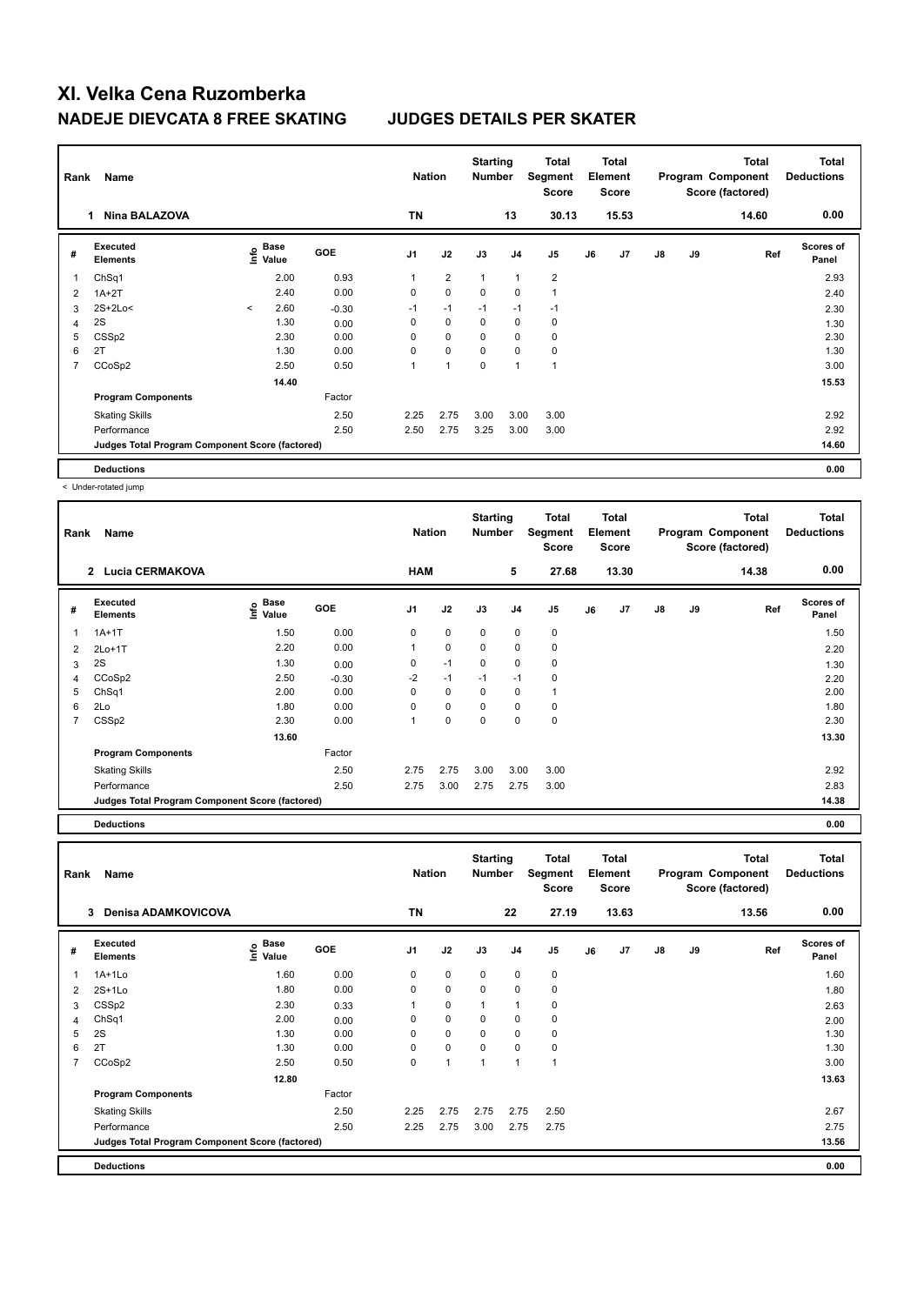| Rank                    | Name                                            |         |               |            | <b>Nation</b>  |              | <b>Starting</b><br><b>Number</b> |                | Total<br>Segment<br><b>Score</b> |    | <b>Total</b><br>Element<br><b>Score</b> |               |    | Total<br>Program Component<br>Score (factored) | <b>Total</b><br><b>Deductions</b> |
|-------------------------|-------------------------------------------------|---------|---------------|------------|----------------|--------------|----------------------------------|----------------|----------------------------------|----|-----------------------------------------|---------------|----|------------------------------------------------|-----------------------------------|
|                         | 4 Karolina JAVORKOVA                            |         |               |            | <b>RK</b>      |              |                                  | 4              | 25.76                            |    | 12.20                                   |               |    | 13.56                                          | 0.00                              |
| #                       | Executed<br><b>Elements</b>                     | ١nfo    | Base<br>Value | <b>GOE</b> | J <sub>1</sub> | J2           | J3                               | J <sub>4</sub> | J <sub>5</sub>                   | J6 | J7                                      | $\mathsf{J}8$ | J9 | Ref                                            | <b>Scores of</b><br>Panel         |
| $\overline{\mathbf{1}}$ | 2T <                                            | $\prec$ | 0.90          | $-0.20$    | $-1$           | $-1$         | $-1$                             | $-1$           | $-1$                             |    |                                         |               |    |                                                | 0.70                              |
| 2                       | $2S+1Lo$                                        |         | 1.80          | 0.00       | 0              | $\mathbf 0$  | 0                                | $\mathbf 0$    | 0                                |    |                                         |               |    |                                                | 1.80                              |
| 3                       | CCoSp1                                          |         | 2.00          | 0.00       | 0              | $-1$         | 0                                | 0              | 0                                |    |                                         |               |    |                                                | 2.00                              |
| 4                       | 2S                                              |         | 1.30          | 0.00       | 0              | 0            | 0                                | $\mathbf 0$    | 0                                |    |                                         |               |    |                                                | 1.30                              |
| 5                       | $1A+1L0$                                        |         | 1.60          | 0.00       | 0              | $\mathbf 0$  | $\mathbf 0$                      | $\mathbf 0$    | 0                                |    |                                         |               |    |                                                | 1.60                              |
| 6                       | Ch <sub>Sq1</sub>                               |         | 2.00          | 0.70       | 0              | $\mathbf{1}$ |                                  | 1              |                                  |    |                                         |               |    |                                                | 2.70                              |
| $\overline{7}$          | SSp2                                            |         | 1.60          | 0.50       | 0              | 1            |                                  | $\overline{1}$ | 1                                |    |                                         |               |    |                                                | 2.10                              |
|                         |                                                 |         | 11.20         |            |                |              |                                  |                |                                  |    |                                         |               |    |                                                | 12.20                             |
|                         | <b>Program Components</b>                       |         |               | Factor     |                |              |                                  |                |                                  |    |                                         |               |    |                                                |                                   |
|                         | <b>Skating Skills</b>                           |         |               | 2.50       | 2.50           | 2.50         | 2.75                             | 2.75           | 2.75                             |    |                                         |               |    |                                                | 2.67                              |
|                         | Performance                                     |         |               | 2.50       | 2.50           | 2.75         | 2.75                             | 2.75           | 2.75                             |    |                                         |               |    |                                                | 2.75                              |
|                         | Judges Total Program Component Score (factored) |         |               |            |                |              |                                  |                |                                  |    |                                         |               |    |                                                | 13.56                             |
|                         | <b>Deductions</b>                               |         |               |            |                |              |                                  |                |                                  |    |                                         |               |    |                                                | 0.00                              |

< Under-rotated jump

| Rank           | Name                                            |         |                       |            |                | <b>Nation</b> | <b>Starting</b><br><b>Number</b> |                | Total<br>Segment<br><b>Score</b> |    | <b>Total</b><br>Element<br><b>Score</b> |               |    | <b>Total</b><br>Program Component<br>Score (factored) | <b>Total</b><br><b>Deductions</b> |
|----------------|-------------------------------------------------|---------|-----------------------|------------|----------------|---------------|----------------------------------|----------------|----------------------------------|----|-----------------------------------------|---------------|----|-------------------------------------------------------|-----------------------------------|
|                | <b>Chiara SNOPEKOVA</b><br>5                    |         |                       |            | <b>BAP</b>     |               |                                  | $\overline{7}$ | 24.96                            |    | 12.76                                   |               |    | 12.70                                                 | 0.50                              |
| #              | Executed<br><b>Elements</b>                     |         | $\sum_{i=1}^{n}$ Pase | <b>GOE</b> | J <sub>1</sub> | J2            | J3                               | J <sub>4</sub> | J5                               | J6 | J7                                      | $\mathsf{J}8$ | J9 | Ref                                                   | <b>Scores of</b><br>Panel         |
| 1              | $1A+1Lo$                                        |         | 1.60                  | 0.00       | 0              | $\mathbf 0$   | $\mathbf 0$                      | $\mathbf 0$    | 0                                |    |                                         |               |    |                                                       | 1.60                              |
| 2              | 2S                                              |         | 1.30                  | $-0.20$    | $-1$           | $-1$          | $-1$                             | $-1$           | $-2$                             |    |                                         |               |    |                                                       | 1.10                              |
| 3              | ChSq1                                           |         | 2.00                  | 0.70       | 0              | $\mathbf{1}$  | $\overline{2}$                   | $\mathbf{1}$   |                                  |    |                                         |               |    |                                                       | 2.70                              |
| 4              | CSS <sub>p2</sub>                               |         | 2.30                  | 0.33       |                | 0             | 0                                | 1              |                                  |    |                                         |               |    |                                                       | 2.63                              |
| 5              | $2S+1Lo$                                        |         | 1.80                  | $-0.27$    | $-2$           | $-1$          | $-1$                             | 0              | $-2$                             |    |                                         |               |    |                                                       | 1.53                              |
| 6              | 1A<                                             | $\prec$ | 0.80                  | $-0.60$    | $-3$           | $-3$          | $-3$                             | $-3$           | $-3$                             |    |                                         |               |    |                                                       | 0.20                              |
| $\overline{7}$ | CCoSp2                                          |         | 2.50                  | 0.50       |                | 1             |                                  | 1              | 1                                |    |                                         |               |    |                                                       | 3.00                              |
|                |                                                 |         | 12.30                 |            |                |               |                                  |                |                                  |    |                                         |               |    |                                                       | 12.76                             |
|                | <b>Program Components</b>                       |         |                       | Factor     |                |               |                                  |                |                                  |    |                                         |               |    |                                                       |                                   |
|                | <b>Skating Skills</b>                           |         |                       | 2.50       | 2.25           | 2.50          | 2.50                             | 2.75           | 2.50                             |    |                                         |               |    |                                                       | 2.50                              |
|                | Performance                                     |         |                       | 2.50       | 2.25           | 2.50          | 2.75                             | 3.00           | 2.50                             |    |                                         |               |    |                                                       | 2.58                              |
|                | Judges Total Program Component Score (factored) |         |                       |            |                |               |                                  |                |                                  |    |                                         |               |    |                                                       | 12.70                             |
|                | <b>Deductions</b>                               |         | Falls:                | $-0.50$    |                |               |                                  |                |                                  |    |                                         |               |    |                                                       | $-0.50$                           |

< Under-rotated jump

| Rank           | Name                                            |                                  |            | <b>Nation</b>  |                | <b>Starting</b><br><b>Number</b> |                | Total<br>Segment<br><b>Score</b> |    | <b>Total</b><br>Element<br><b>Score</b> |    |    | <b>Total</b><br>Program Component<br>Score (factored) | <b>Total</b><br><b>Deductions</b> |
|----------------|-------------------------------------------------|----------------------------------|------------|----------------|----------------|----------------------------------|----------------|----------------------------------|----|-----------------------------------------|----|----|-------------------------------------------------------|-----------------------------------|
|                | Alexandra RUMANOVSKA<br>6                       |                                  |            | <b>BB</b>      |                |                                  | 18             | 24.86                            |    | 12.76                                   |    |    | 12.10                                                 | 0.00                              |
| #              | Executed<br><b>Elements</b>                     | <b>Base</b><br>e Base<br>⊆ Value | <b>GOE</b> | J <sub>1</sub> | J2             | J3                               | J <sub>4</sub> | J <sub>5</sub>                   | J6 | J <sub>7</sub>                          | J8 | J9 | Ref                                                   | Scores of<br>Panel                |
|                | $2T+1Lo$                                        | 1.80                             | 0.00       | 0              | $\mathbf 0$    | $\mathbf 0$                      | $\mathbf 0$    | $-1$                             |    |                                         |    |    |                                                       | 1.80                              |
| 2              | 2T                                              | 1.30                             | 0.00       | 0              | $\mathbf 0$    | $\mathbf 0$                      | $\mathbf 0$    | $\pmb{0}$                        |    |                                         |    |    |                                                       | 1.30                              |
| 3              | $1A+1Lo$                                        | 1.60                             | 0.00       | 0              | $\mathbf 0$    | 0                                | 0              | 0                                |    |                                         |    |    |                                                       | 1.60                              |
| 4              | CCoSp2                                          | 2.50                             | 0.33       | 1              | $\mathbf 0$    | $\overline{1}$                   | $\overline{1}$ | $\pmb{0}$                        |    |                                         |    |    |                                                       | 2.83                              |
| 5              | ChSq1                                           | 2.00                             | 0.23       | 0              | $\overline{1}$ | 1                                | $\mathbf 0$    | $\mathbf 0$                      |    |                                         |    |    |                                                       | 2.23                              |
| 6              | 1A                                              | 1.10                             | 0.00       | $\Omega$       | $\mathbf 0$    | $\overline{1}$                   | $\mathbf 0$    | $\mathbf 0$                      |    |                                         |    |    |                                                       | 1.10                              |
| $\overline{7}$ | CUS <sub>p2</sub>                               | 2.00                             | $-0.10$    | 1              | $\mathbf 0$    | $-1$                             | $\mathbf 0$    | $-2$                             |    |                                         |    |    |                                                       | 1.90                              |
|                |                                                 | 12.30                            |            |                |                |                                  |                |                                  |    |                                         |    |    |                                                       | 12.76                             |
|                | <b>Program Components</b>                       |                                  | Factor     |                |                |                                  |                |                                  |    |                                         |    |    |                                                       |                                   |
|                | <b>Skating Skills</b>                           |                                  | 2.50       | 2.25           | 2.50           | 3.00                             | 2.50           | 2.25                             |    |                                         |    |    |                                                       | 2.42                              |
|                | Performance                                     |                                  | 2.50       | 2.25           | 2.50           | 3.00                             | 2.50           | 2.00                             |    |                                         |    |    |                                                       | 2.42                              |
|                | Judges Total Program Component Score (factored) |                                  |            |                |                |                                  |                |                                  |    |                                         |    |    |                                                       | 12.10                             |
|                | <b>Deductions</b>                               |                                  |            |                |                |                                  |                |                                  |    |                                         |    |    |                                                       | 0.00                              |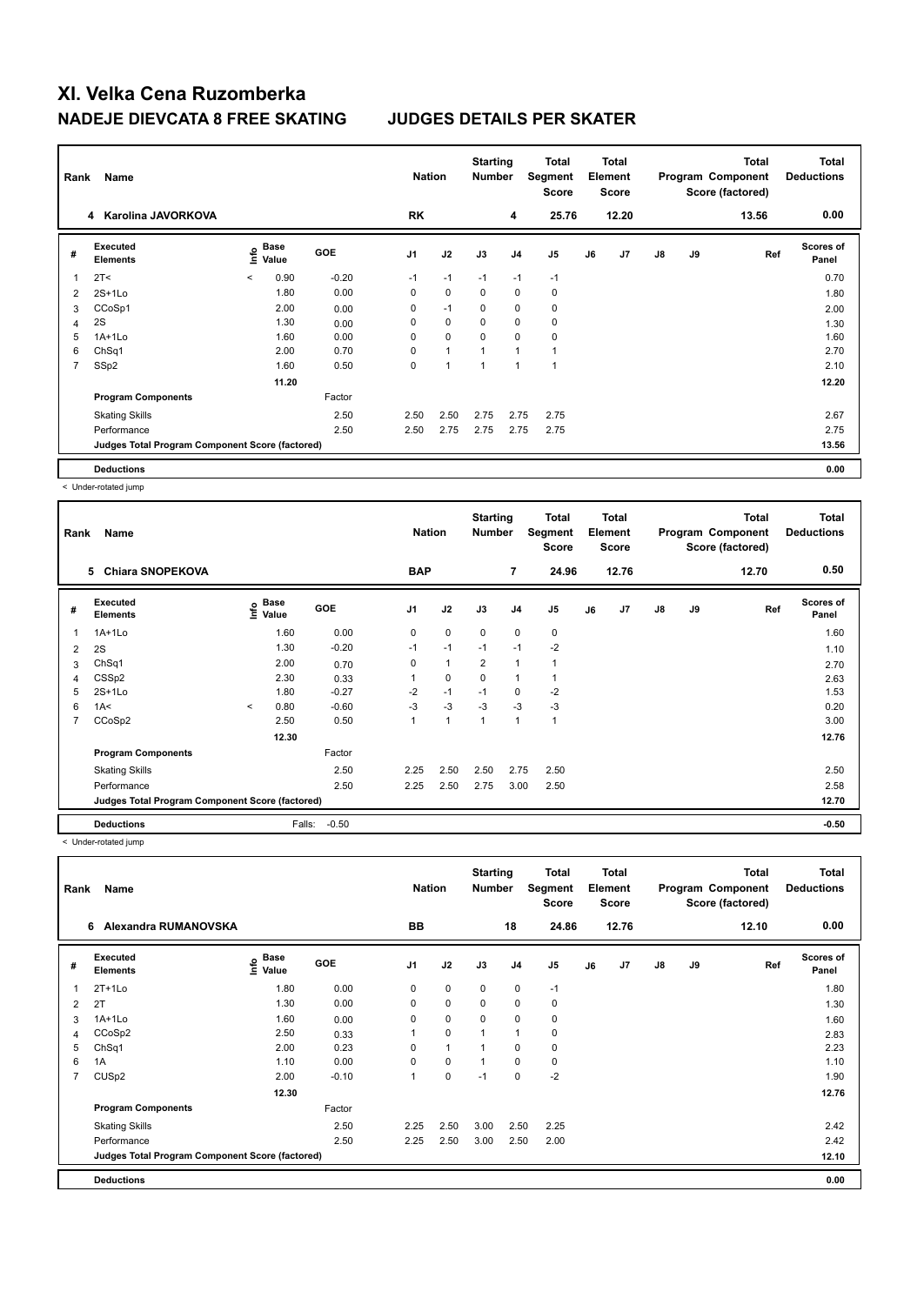| Rank           | Name                                            |                       |       |         | <b>Nation</b>  |                | <b>Starting</b><br><b>Number</b> |                | Total<br>Segment<br><b>Score</b> |    | Total<br>Element<br><b>Score</b> |    |    | <b>Total</b><br>Program Component<br>Score (factored) | <b>Total</b><br><b>Deductions</b> |
|----------------|-------------------------------------------------|-----------------------|-------|---------|----------------|----------------|----------------------------------|----------------|----------------------------------|----|----------------------------------|----|----|-------------------------------------------------------|-----------------------------------|
|                | Natasa KASANOVA<br>7                            |                       |       |         | <b>BAP</b>     |                |                                  | 15             | 23.77                            |    | 11.27                            |    |    | 12.50                                                 | 0.00                              |
| #              | Executed<br><b>Elements</b>                     | Base<br>lnfo<br>Value |       | GOE     | J <sub>1</sub> | J2             | J3                               | J <sub>4</sub> | J <sub>5</sub>                   | J6 | J7                               | J8 | J9 | Ref                                                   | <b>Scores of</b><br>Panel         |
| 1              | CCoSp2                                          |                       | 2.50  | 0.17    | 1              | $\mathbf 0$    | $\Omega$                         | $\mathbf 0$    | $\mathbf{1}$                     |    |                                  |    |    |                                                       | 2.67                              |
| 2              | ChSq1                                           |                       | 2.00  | 0.70    | $\overline{A}$ | $\overline{1}$ | $\overline{2}$                   | $\overline{1}$ | 1                                |    |                                  |    |    |                                                       | 2.70                              |
| 3              | 1A                                              |                       | 1.10  | $-0.40$ | $-2$           | $-2$           | $-2$                             | $-2$           | $-1$                             |    |                                  |    |    |                                                       | 0.70                              |
| 4              | $1Lz+1Lo$                                       |                       | 1.10  | 0.00    | 0              | $\mathbf 0$    | $\mathbf 0$                      | $\mathbf 0$    | 0                                |    |                                  |    |    |                                                       | 1.10                              |
| 5              | 1Lz                                             |                       | 0.60  | 0.00    | 0              | $\mathbf 0$    | 0                                | $\mathbf 0$    | 0                                |    |                                  |    |    |                                                       | 0.60                              |
| 6              | $1A<+1L0$                                       | $\prec$               | 1.30  | $-0.20$ | $-1$           | $-1$           | $-1$                             | $-1$           | $-1$                             |    |                                  |    |    |                                                       | 1.10                              |
| $\overline{7}$ | CSSp1                                           |                       | 1.90  | 0.50    | 1              | $\mathbf 0$    | $\overline{1}$                   | $\overline{1}$ | $\overline{2}$                   |    |                                  |    |    |                                                       | 2.40                              |
|                |                                                 |                       | 10.50 |         |                |                |                                  |                |                                  |    |                                  |    |    |                                                       | 11.27                             |
|                | <b>Program Components</b>                       |                       |       | Factor  |                |                |                                  |                |                                  |    |                                  |    |    |                                                       |                                   |
|                | <b>Skating Skills</b>                           |                       |       | 2.50    | 2.25           | 2.25           | 2.75                             | 2.50           | 2.75                             |    |                                  |    |    |                                                       | 2.50                              |
|                | Performance                                     |                       |       | 2.50    | 2.50           | 2.50           | 2.75                             | 2.50           | 2.50                             |    |                                  |    |    |                                                       | 2.50                              |
|                | Judges Total Program Component Score (factored) |                       |       |         |                |                |                                  |                |                                  |    |                                  |    |    |                                                       | 12.50                             |
|                | <b>Deductions</b>                               |                       |       |         |                |                |                                  |                |                                  |    |                                  |    |    |                                                       | 0.00                              |

< Under-rotated jump

| Rank           | Name                                            |                            |            | <b>Nation</b> |             | <b>Starting</b><br><b>Number</b> |                | <b>Total</b><br>Segment<br><b>Score</b> |    | <b>Total</b><br>Element<br><b>Score</b> |    |    | <b>Total</b><br>Program Component<br>Score (factored) | <b>Total</b><br><b>Deductions</b> |
|----------------|-------------------------------------------------|----------------------------|------------|---------------|-------------|----------------------------------|----------------|-----------------------------------------|----|-----------------------------------------|----|----|-------------------------------------------------------|-----------------------------------|
|                | <b>Livia CHALUPSKA</b><br>8                     |                            |            | DT            |             |                                  | 14             | 23.47                                   |    | 11.67                                   |    |    | 12.30                                                 | 0.50                              |
| #              | <b>Executed</b><br><b>Elements</b>              | <b>Base</b><br>١m<br>Value | <b>GOE</b> | J1            | J2          | J3                               | J <sub>4</sub> | J <sub>5</sub>                          | J6 | J7                                      | J8 | J9 | Ref                                                   | <b>Scores of</b><br>Panel         |
| 1              | $1A+1L0$                                        | 1.60                       | 0.00       | 0             | $\mathbf 0$ | $\mathbf 0$                      | $\mathbf 0$    | 0                                       |    |                                         |    |    |                                                       | 1.60                              |
| 2              | CCoSp2                                          | 2.50                       | 0.17       | 0             | $\mathbf 0$ | $\mathbf 0$                      | $\mathbf{1}$   |                                         |    |                                         |    |    |                                                       | 2.67                              |
| 3              | $2S+1Lo$                                        | 1.80                       | $-0.20$    | $-1$          | $-1$        | $-1$                             | $-1$           | $-2$                                    |    |                                         |    |    |                                                       | 1.60                              |
| 4              | Ch <sub>Sq1</sub>                               | 2.00                       | 0.00       | 0             | 0           | $\mathbf 0$                      | 0              | 0                                       |    |                                         |    |    |                                                       | 2.00                              |
| 5              | 1A                                              | 1.10                       | 0.00       |               | 0           | 0                                | 0              | 0                                       |    |                                         |    |    |                                                       | 1.10                              |
| 6              | 2S                                              | 1.30                       | 0.00       | 0             | $\mathbf 0$ | 0                                | 0              | 0                                       |    |                                         |    |    |                                                       | 1.30                              |
| $\overline{7}$ | CSp1                                            | 1.40                       | 0.00       | 0             | $\mathbf 0$ | $\mathbf 0$                      | $\mathbf 0$    | $\mathbf 0$                             |    |                                         |    |    |                                                       | 1.40                              |
|                |                                                 | 11.70                      |            |               |             |                                  |                |                                         |    |                                         |    |    |                                                       | 11.67                             |
|                | <b>Program Components</b>                       |                            | Factor     |               |             |                                  |                |                                         |    |                                         |    |    |                                                       |                                   |
|                | <b>Skating Skills</b>                           |                            | 2.50       | 2.25          | 2.50        | 2.50                             | 2.50           | 2.25                                    |    |                                         |    |    |                                                       | 2.42                              |
|                | Performance                                     |                            | 2.50       | 2.25          | 2.50        | 2.75                             | 2.75           | 2.25                                    |    |                                         |    |    |                                                       | 2.50                              |
|                | Judges Total Program Component Score (factored) |                            |            |               |             |                                  |                |                                         |    |                                         |    |    |                                                       | 12.30                             |
|                | <b>Deductions</b>                               | Falls:                     | $-0.50$    |               |             |                                  |                |                                         |    |                                         |    |    |                                                       | $-0.50$                           |

| Rank           | Name                                            |         |                                  |            | <b>Nation</b> |             | <b>Starting</b><br><b>Number</b> |              | <b>Total</b><br><b>Segment</b><br><b>Score</b> |    | <b>Total</b><br>Element<br><b>Score</b> |               |    | <b>Total</b><br>Program Component<br>Score (factored) | <b>Total</b><br><b>Deductions</b> |
|----------------|-------------------------------------------------|---------|----------------------------------|------------|---------------|-------------|----------------------------------|--------------|------------------------------------------------|----|-----------------------------------------|---------------|----|-------------------------------------------------------|-----------------------------------|
|                | <b>Scarlet ZMEKOVA</b><br>9                     |         |                                  |            | <b>HAM</b>    |             |                                  | $\mathbf{2}$ | 22.73                                          |    | 10.63                                   |               |    | 12.10                                                 | 0.00                              |
| #              | Executed<br><b>Elements</b>                     |         | <b>Base</b><br>e Base<br>⊆ Value | <b>GOE</b> | J1            | J2          | J3                               | J4           | J5                                             | J6 | J <sub>7</sub>                          | $\mathsf{J}8$ | J9 | Ref                                                   | <b>Scores of</b><br>Panel         |
| $\overline{1}$ | Ch <sub>Sq1</sub>                               |         | 2.00                             | 0.00       | 0             | $\mathbf 0$ | $\mathbf{1}$                     | 0            | $\pmb{0}$                                      |    |                                         |               |    |                                                       | 2.00                              |
| $\overline{2}$ | $1A+1L0$                                        |         | 1.60                             | 0.00       | $\mathbf 0$   | $\mathbf 0$ | $\mathbf{1}$                     | 0            | $\mathbf 0$                                    |    |                                         |               |    |                                                       | 1.60                              |
| 3              | $2S<+1T$                                        | $\prec$ | 1.30                             | $-0.20$    | $-1$          | $-1$        | $-1$                             | $-1$         | $-1$                                           |    |                                         |               |    |                                                       | 1.10                              |
| 4              | 1A                                              |         | 1.10                             | 0.00       | 0             | $\mathbf 0$ | $\mathbf{1}$                     | 0            | 0                                              |    |                                         |               |    |                                                       | 1.10                              |
| 5              | CCoSp1V                                         |         | 1.70                             | $-0.20$    | $-2$          | $-1$        | $\mathbf 0$                      | $-1$         | 0                                              |    |                                         |               |    |                                                       | 1.50                              |
| 6              | 2S<                                             | $\prec$ | 0.90                             | $-0.20$    | $-1$          | $\mathbf 0$ | $-1$                             | $-1$         | $-1$                                           |    |                                         |               |    |                                                       | 0.70                              |
| $\overline{7}$ | CSS <sub>p2</sub>                               |         | 2.30                             | 0.33       | $\mathbf{1}$  | $\pmb{0}$   | $\mathbf{1}$                     | 1            | $\pmb{0}$                                      |    |                                         |               |    |                                                       | 2.63                              |
|                |                                                 |         | 10.90                            |            |               |             |                                  |              |                                                |    |                                         |               |    |                                                       | 10.63                             |
|                | <b>Program Components</b>                       |         |                                  | Factor     |               |             |                                  |              |                                                |    |                                         |               |    |                                                       |                                   |
|                | <b>Skating Skills</b>                           |         |                                  | 2.50       | 2.00          | 2.25        | 2.50                             | 2.50         | 2.50                                           |    |                                         |               |    |                                                       | 2.42                              |
|                | Performance                                     |         |                                  | 2.50       | 2.00          | 2.25        | 2.50                             | 2.50         | 2.50                                           |    |                                         |               |    |                                                       | 2.42                              |
|                | Judges Total Program Component Score (factored) |         |                                  |            |               |             |                                  |              |                                                |    |                                         |               |    |                                                       | 12.10                             |
|                | <b>Deductions</b>                               |         |                                  |            |               |             |                                  |              |                                                |    |                                         |               |    |                                                       | 0.00                              |

< Under-rotated jump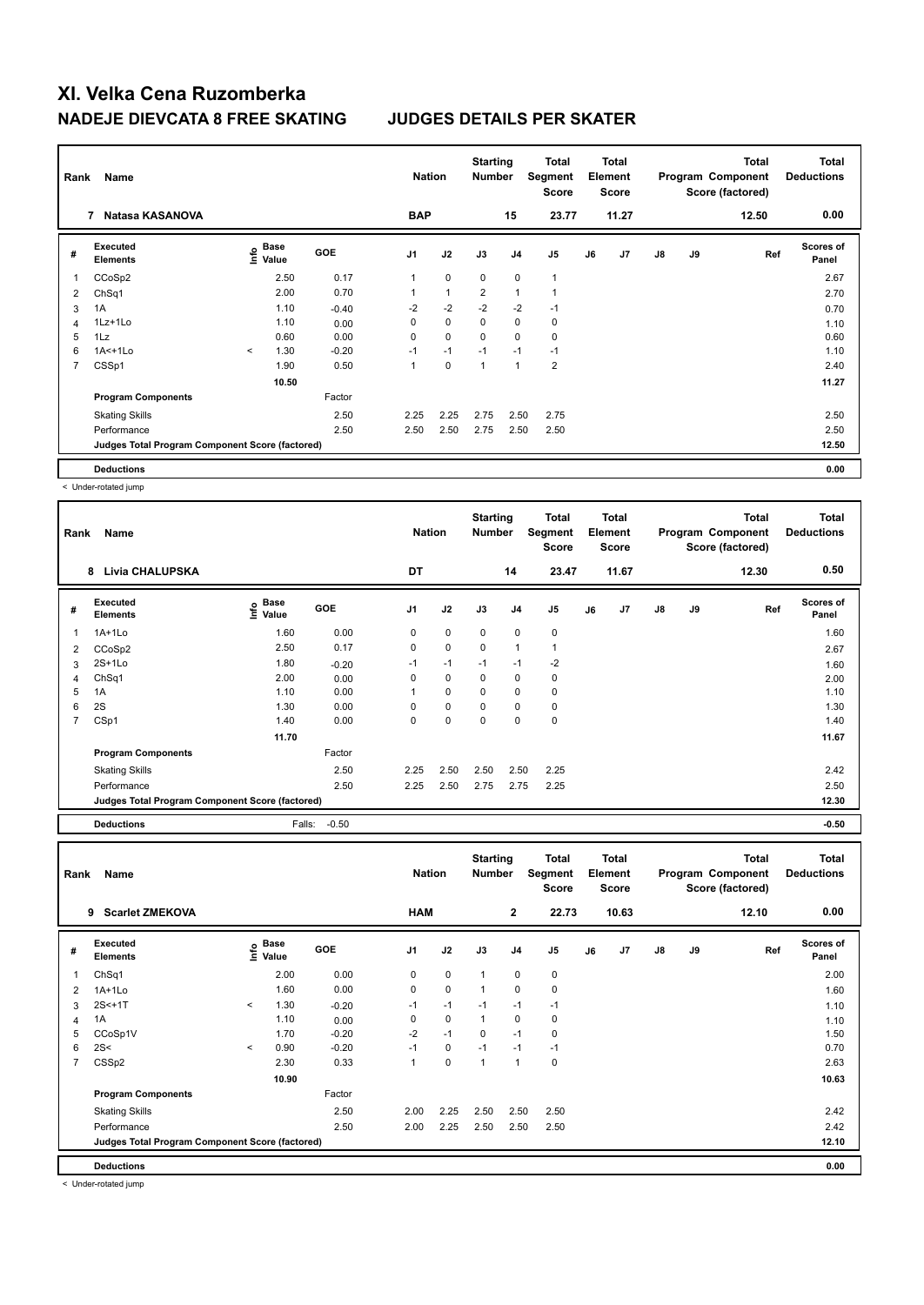| Rank                | Name                                            |                                           |              | <b>Nation</b>  |              | <b>Starting</b><br>Number |                | <b>Total</b><br>Segment<br><b>Score</b> |    | <b>Total</b><br>Element<br>Score        |    |    | <b>Total</b><br>Program Component<br>Score (factored) | <b>Total</b><br><b>Deductions</b> |
|---------------------|-------------------------------------------------|-------------------------------------------|--------------|----------------|--------------|---------------------------|----------------|-----------------------------------------|----|-----------------------------------------|----|----|-------------------------------------------------------|-----------------------------------|
|                     | 10 Lorna MACKOVA                                |                                           |              | <b>KEK</b>     |              |                           | 21             | 21.83                                   |    | 10.17                                   |    |    | 11.66                                                 | 0.00                              |
| #                   | <b>Executed</b><br><b>Elements</b>              | $\frac{e}{E}$ Base<br>$\frac{e}{E}$ Value | GOE          | J <sub>1</sub> | J2           | J3                        | J <sub>4</sub> | J <sub>5</sub>                          | J6 | J <sub>7</sub>                          | J8 | J9 | Ref                                                   | Scores of<br>Panel                |
| $\mathbf{1}$        | CCoSp2                                          | 2.50                                      | 0.00         | $\mathbf 0$    | 0            | 0                         | $\mathbf{1}$   | $\mathbf 0$                             |    |                                         |    |    |                                                       | 2.50                              |
| $\overline{2}$      | 1A                                              | 1.10                                      | 0.00         | $\mathbf 0$    | $\mathbf{1}$ | 0                         | 0              | $\mathbf 0$                             |    |                                         |    |    |                                                       | 1.10                              |
| 3                   | 1Lz                                             | 0.60                                      | 0.07         | $\mathbf 0$    | $\mathbf{1}$ | $\mathbf{1}$              | 0              | $\mathbf 0$                             |    |                                         |    |    |                                                       | 0.67                              |
| $\overline{4}$      | ChSq1                                           | 2.00                                      | 0.00         | $\mathbf 0$    | $\Omega$     | $\mathbf 0$               | $\overline{1}$ | $\mathbf 0$                             |    |                                         |    |    |                                                       | 2.00                              |
| 5                   | $1A+1T$                                         | 1.50                                      | 0.00         | $\mathbf 0$    | 0            | 0                         | $\mathbf 0$    | $\mathbf 0$                             |    |                                         |    |    |                                                       | 1.50                              |
| 6                   | 1Lz+1Lo                                         | 1.10                                      | 0.00         | $\mathbf 0$    | 0            | 0                         | $\mathbf 0$    | $\pmb{0}$                               |    |                                         |    |    |                                                       | 1.10                              |
| $\overline{7}$      | SSp1                                            | 1.30                                      | 0.00         | $\mathbf 0$    | $\mathbf 0$  | 0                         | $\mathbf 0$    | $\overline{1}$                          |    |                                         |    |    |                                                       | 1.30                              |
|                     |                                                 | 10.10                                     |              |                |              |                           |                |                                         |    |                                         |    |    |                                                       | 10.17                             |
|                     | <b>Program Components</b>                       |                                           | Factor       |                |              |                           |                |                                         |    |                                         |    |    |                                                       |                                   |
|                     | <b>Skating Skills</b>                           |                                           | 2.50         | 2.00           | 2.25         | 2.50                      | 2.50           | 2.25                                    |    |                                         |    |    |                                                       | 2.33                              |
|                     | Performance                                     |                                           | 2.50         | 2.25           | 2.25         | 2.50                      | 2.50           | 2.25                                    |    |                                         |    |    |                                                       | 2.33                              |
|                     | Judges Total Program Component Score (factored) |                                           |              |                |              |                           |                |                                         |    |                                         |    |    |                                                       | 11.66                             |
|                     |                                                 |                                           |              |                |              |                           |                |                                         |    |                                         |    |    |                                                       |                                   |
|                     |                                                 |                                           |              |                |              |                           |                |                                         |    |                                         |    |    |                                                       |                                   |
|                     | <b>Deductions</b>                               |                                           |              |                |              |                           |                |                                         |    |                                         |    |    |                                                       | 0.00                              |
| Rank                | Name                                            |                                           |              | <b>Nation</b>  |              | <b>Starting</b><br>Number |                | <b>Total</b><br>Segment<br><b>Score</b> |    | <b>Total</b><br>Element<br><b>Score</b> |    |    | <b>Total</b><br>Program Component<br>Score (factored) | <b>Total</b><br><b>Deductions</b> |
|                     | 11 Tatiana ORLOVSKA                             |                                           |              | <b>TN</b>      |              |                           | 6              | 20.89                                   |    | 9.63                                    |    |    | 11.26                                                 | 0.00                              |
| #                   | <b>Executed</b><br><b>Elements</b>              | e Base<br>E Value                         | GOE          | J <sub>1</sub> | J2           | J3                        | J <sub>4</sub> | J <sub>5</sub>                          | J6 | J7                                      | J8 | J9 | Ref                                                   | Scores of<br>Panel                |
| $\mathbf{1}$        | $1F+1Lo$                                        | 1.00                                      | 0.00         | $\mathbf 0$    | 0            | 0                         | 0              | $\mathbf 0$                             |    |                                         |    |    |                                                       | 1.00                              |
| $\overline{2}$      |                                                 | 1.10                                      | 0.00         | $\mathbf 0$    | 0            | 0                         | 0              | $\mathbf 0$                             |    |                                         |    |    |                                                       |                                   |
|                     | 1Lz+1Lo<br>SSp2                                 | 1.60                                      |              | 1              | $\mathbf{1}$ | 0                         | $\mathbf 0$    | $\mathbf{1}$                            |    |                                         |    |    |                                                       | 1.10                              |
| 3<br>$\overline{4}$ | 1Lz                                             | 0.60                                      | 0.33<br>0.00 | 0              | 0            | 0                         | $\mathbf 0$    | $\mathbf 0$                             |    |                                         |    |    |                                                       | 1.93                              |
| 5                   | ChSq1                                           | 2.00                                      | 0.00         | $\mathbf 0$    | $\Omega$     | $\mathbf 0$               | $\Omega$       | $\mathbf 0$                             |    |                                         |    |    |                                                       | 0.60<br>2.00                      |
| 6                   | 1F                                              | 0.50                                      | 0.00         | 0              | 0            | 0                         | 0              | $\mathbf 0$                             |    |                                         |    |    |                                                       | 0.50                              |
| $\overline{7}$      | CCoSp2                                          | 2.50                                      | 0.00         | $\Omega$       | $\mathbf 0$  | $\mathbf 0$               | $\mathbf{1}$   | $\mathbf 0$                             |    |                                         |    |    |                                                       | 2.50                              |
|                     |                                                 | 9.30                                      |              |                |              |                           |                |                                         |    |                                         |    |    |                                                       | 9.63                              |
|                     | <b>Program Components</b>                       |                                           | Factor       |                |              |                           |                |                                         |    |                                         |    |    |                                                       |                                   |
|                     |                                                 |                                           |              |                |              |                           |                |                                         |    |                                         |    |    |                                                       |                                   |
|                     | <b>Skating Skills</b><br>Performance            |                                           | 2.50<br>2.50 | 2.00<br>2.25   | 2.25<br>2.25 | 2.25<br>2.25              | 2.25<br>2.25   | 2.25<br>2.25                            |    |                                         |    |    |                                                       | 2.25<br>2.25                      |

**Deductions 0.00**

| Rank           | Name                                            |                             |        | <b>Nation</b>  |             | <b>Starting</b><br><b>Number</b> |                | Total<br>Segment<br><b>Score</b> |    | <b>Total</b><br>Element<br><b>Score</b> |               |    | Total<br>Program Component<br>Score (factored) | <b>Total</b><br><b>Deductions</b> |
|----------------|-------------------------------------------------|-----------------------------|--------|----------------|-------------|----------------------------------|----------------|----------------------------------|----|-----------------------------------------|---------------|----|------------------------------------------------|-----------------------------------|
| 12             | <b>Sona NEMCOVA</b>                             |                             |        | <b>ZVM</b>     |             |                                  | 12             | 19.36                            |    | 10.20                                   |               |    | 9.16                                           | 0.00                              |
| #              | Executed<br><b>Elements</b>                     | Base<br>$\frac{6}{5}$ Value | GOE    | J <sub>1</sub> | J2          | J3                               | J <sub>4</sub> | J <sub>5</sub>                   | J6 | J7                                      | $\mathsf{J}8$ | J9 | Ref                                            | <b>Scores of</b><br>Panel         |
|                | Ch <sub>Sq1</sub>                               | 2.00                        | 0.00   | 0              | $\mathbf 0$ | $\mathbf 0$                      | 0              | 0                                |    |                                         |               |    |                                                | 2.00                              |
| 2              | $1Lz+1Lo$                                       | 1.10                        | 0.00   | 0              | $\mathbf 0$ | 0                                | 0              | 0                                |    |                                         |               |    |                                                | 1.10                              |
| 3              | SSp1                                            | 1.30                        | 0.00   | 0              | $-1$        | 0                                | $\pmb{0}$      | $\pmb{0}$                        |    |                                         |               |    |                                                | 1.30                              |
| 4              | 1Lz                                             | 0.60                        | 0.00   | 0              | $\mathbf 0$ | 0                                | $\mathbf 0$    | $\pmb{0}$                        |    |                                         |               |    |                                                | 0.60                              |
| 5              | $1A+1Lo$                                        | 1.60                        | 0.00   | 0              | $\mathbf 0$ | 0                                | $\pmb{0}$      | 0                                |    |                                         |               |    |                                                | 1.60                              |
| 6              | CCoSp2                                          | 2.50                        | 0.00   | 0              | $\mathbf 0$ | 0                                | 0              | 0                                |    |                                         |               |    |                                                | 2.50                              |
| $\overline{7}$ | 1A                                              | 1.10                        | 0.00   | 0              | $\mathbf 0$ | 0                                | 0              | $\pmb{0}$                        |    |                                         |               |    |                                                | 1.10                              |
|                |                                                 | 10.20                       |        |                |             |                                  |                |                                  |    |                                         |               |    |                                                | 10.20                             |
|                | <b>Program Components</b>                       |                             | Factor |                |             |                                  |                |                                  |    |                                         |               |    |                                                |                                   |
|                | <b>Skating Skills</b>                           |                             | 2.50   | 1.75           | 2.00        | 1.75                             | 1.75           | 2.00                             |    |                                         |               |    |                                                | 1.83                              |
|                | Performance                                     |                             | 2.50   | 1.75           | 2.00        | 1.75                             | 1.50           | 2.00                             |    |                                         |               |    |                                                | 1.83                              |
|                | Judges Total Program Component Score (factored) |                             |        |                |             |                                  |                |                                  |    |                                         |               |    |                                                | 9.16                              |
|                | <b>Deductions</b>                               |                             |        |                |             |                                  |                |                                  |    |                                         |               |    |                                                | 0.00                              |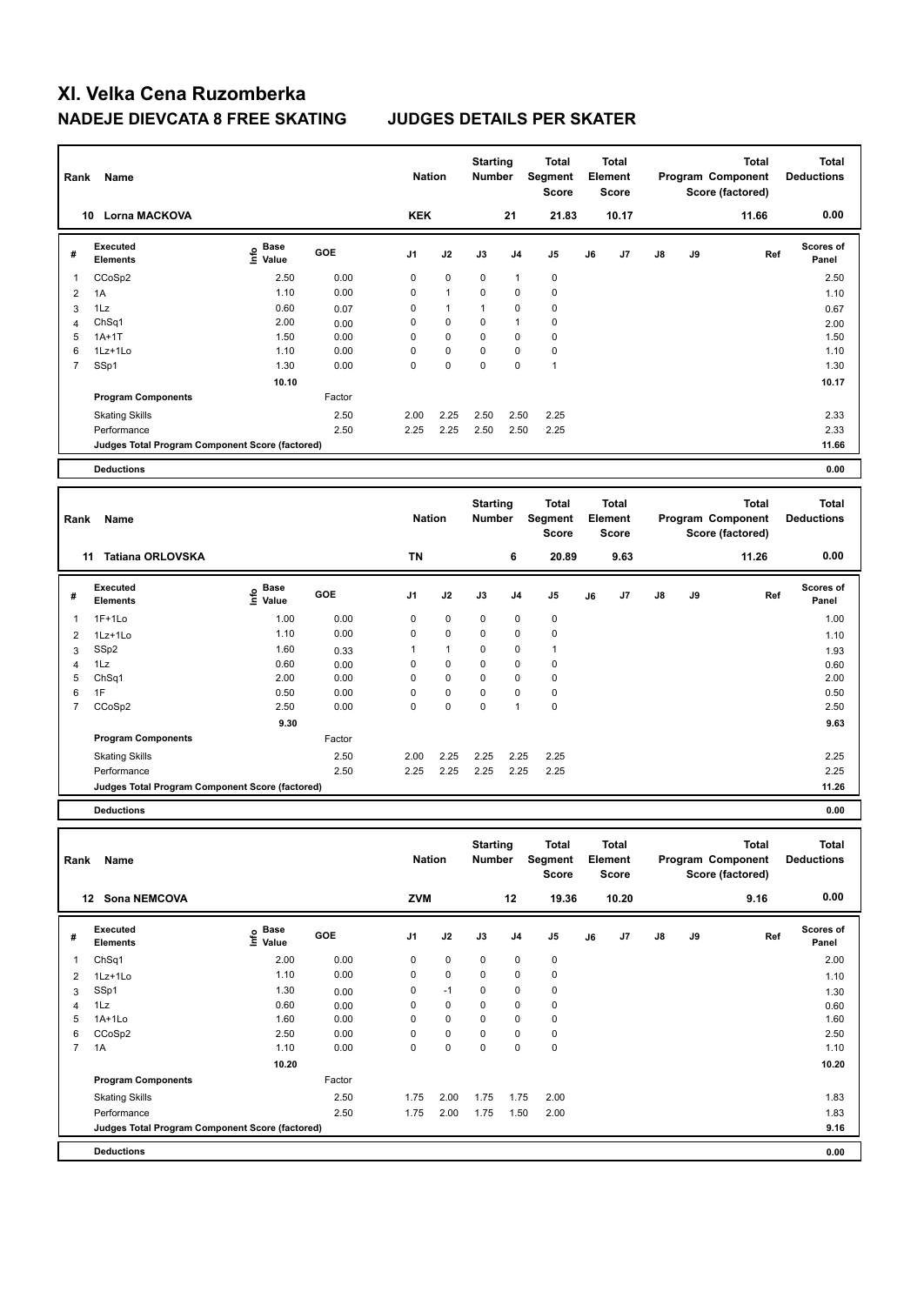| Rank           | Name                                            |                                  |                    | <b>Nation</b> |             | <b>Starting</b><br>Number        |                     | <b>Total</b><br>Segment<br><b>Score</b>        |    | Total<br>Element<br><b>Score</b>        |    |    | <b>Total</b><br>Program Component<br>Score (factored) | <b>Total</b><br><b>Deductions</b> |
|----------------|-------------------------------------------------|----------------------------------|--------------------|---------------|-------------|----------------------------------|---------------------|------------------------------------------------|----|-----------------------------------------|----|----|-------------------------------------------------------|-----------------------------------|
|                | 13 Hana DVOROZNAKOVA                            |                                  |                    | <b>VRA</b>    |             |                                  | 20                  | 18.06                                          |    | 9.80                                    |    |    | 8.76                                                  | 0.50                              |
| #              | <b>Executed</b><br><b>Elements</b>              | <b>Base</b><br>e Base<br>⊆ Value | GOE                | J1            | J2          | J3                               | J <sub>4</sub>      | J <sub>5</sub>                                 | J6 | J7                                      | J8 | J9 | Ref                                                   | Scores of<br>Panel                |
| 1              | ChSq1                                           | 2.00                             | 0.00               | 0             | $\pmb{0}$   | $\mathbf 0$                      | 0                   | $\mathbf 0$                                    |    |                                         |    |    |                                                       | 2.00                              |
| $\overline{2}$ | $1A+1Lo$                                        | 1.60                             | 0.00               | 0             | $\mathbf 0$ | $\mathbf 0$                      | $\mathbf 0$         | 0                                              |    |                                         |    |    |                                                       | 1.60                              |
| 3              | CCoSp1                                          | 2.00                             | $-0.30$            | $-1$          | $-1$        | $-1$                             | $-1$                | $-1$                                           |    |                                         |    |    |                                                       | 1.70                              |
| 4              | 2S                                              | 1.30                             | $-0.60$            | -3            | -3          | $-3$                             | $-3$                | $-3$                                           |    |                                         |    |    |                                                       | 0.70                              |
| 5              | 1A                                              | 1.10                             | 0.00               | $\Omega$      | $\Omega$    | $\Omega$                         | $\mathbf 0$         | $\Omega$                                       |    |                                         |    |    |                                                       | 1.10                              |
| 6              | SSp2                                            | 1.60                             | 0.00               | 0             | $\mathbf 0$ | 0                                | $\pmb{0}$           | $\mathbf 0$                                    |    |                                         |    |    |                                                       | 1.60                              |
| $\overline{7}$ | 1Lz+1Lo                                         | 1.10                             | 0.00               | 0             | $\mathbf 0$ | 0                                | $\mathbf 0$         | $\pmb{0}$                                      |    |                                         |    |    |                                                       | 1.10                              |
|                |                                                 | 10.70                            |                    |               |             |                                  |                     |                                                |    |                                         |    |    |                                                       | 9.80                              |
|                | <b>Program Components</b>                       |                                  | Factor             |               |             |                                  |                     |                                                |    |                                         |    |    |                                                       |                                   |
|                | <b>Skating Skills</b>                           |                                  | 2.50               | 1.75          | 1.75        | 1.75                             | 1.75                | 1.75                                           |    |                                         |    |    |                                                       | 1.75                              |
|                | Performance                                     |                                  | 2.50               | 1.75          | 2.00        | 1.75                             | 1.75                | 1.75                                           |    |                                         |    |    |                                                       | 1.75                              |
|                | Judges Total Program Component Score (factored) |                                  |                    |               |             |                                  |                     |                                                |    |                                         |    |    |                                                       | 8.76                              |
|                |                                                 |                                  |                    |               |             |                                  |                     |                                                |    |                                         |    |    |                                                       |                                   |
|                | <b>Deductions</b>                               |                                  |                    |               |             |                                  |                     |                                                |    |                                         |    |    |                                                       | $-0.50$                           |
|                |                                                 |                                  | $-0.50$<br>Falls:  |               |             |                                  |                     |                                                |    |                                         |    |    |                                                       |                                   |
| Rank           | Name                                            |                                  |                    | <b>Nation</b> |             | <b>Starting</b><br><b>Number</b> |                     | <b>Total</b><br><b>Segment</b><br><b>Score</b> |    | <b>Total</b><br>Element<br><b>Score</b> |    |    | <b>Total</b><br>Program Component<br>Score (factored) | <b>Total</b><br><b>Deductions</b> |
|                | 14 Eva CURMOVA                                  |                                  |                    | <b>TT</b>     |             |                                  | 19                  | 17.93                                          |    | 8.83                                    |    |    | 9.60                                                  | 0.50                              |
| #              | Executed<br>Elements                            | <b>Base</b><br>١nf٥<br>Value     | GOE                | J1            | J2          | J3                               | J <sub>4</sub>      | J <sub>5</sub>                                 | J6 | J7                                      | J8 | J9 | Ref                                                   | Scores of<br>Panel                |
| 1              | 1A+1Lo                                          | 1.60                             | $-0.60$            | -3            | -3          | -3                               | $-3$                | $-3$                                           |    |                                         |    |    |                                                       | 1.00                              |
|                |                                                 | 2.00                             | 0.00               | $\mathbf 0$   | $\mathbf 0$ | $\mathbf 0$                      | $-1$                | $\mathbf 0$                                    |    |                                         |    |    |                                                       |                                   |
| 2              | ChSq1<br>1A                                     | 1.10                             |                    | $-1$          | $-2$        | $-2$                             |                     |                                                |    |                                         |    |    |                                                       | 2.00                              |
| 3<br>4         | $2S+1Lo$                                        | 1.80                             | $-0.40$            | $-1$          | $\mathbf 0$ | $\mathbf 0$                      | $-2$<br>$\mathbf 0$ | $-2$<br>$-2$                                   |    |                                         |    |    |                                                       | 0.70                              |
| 5              | CCoSpB                                          | 1.70                             | $-0.07$<br>$-0.20$ | $\mathbf 0$   | $-1$        | $-1$                             | $\mathbf 0$         | $-1$                                           |    |                                         |    |    |                                                       | 1.73<br>1.50                      |
| 6              | 2S<                                             | 0.90<br>$\,<$                    | $-0.20$            | $-2$          | $-1$        | $-1$                             | $-1$                | $-1$                                           |    |                                         |    |    |                                                       | 0.70                              |
| $\overline{7}$ | SSp1                                            | 1.30                             | $-0.10$            | $-1$          | $\mathbf 0$ | $\Omega$                         | $\Omega$            | $-1$                                           |    |                                         |    |    |                                                       | 1.20                              |
|                |                                                 | 10.40                            |                    |               |             |                                  |                     |                                                |    |                                         |    |    |                                                       | 8.83                              |
|                | <b>Program Components</b>                       |                                  | Factor             |               |             |                                  |                     |                                                |    |                                         |    |    |                                                       |                                   |
|                | <b>Skating Skills</b>                           |                                  | 2.50               | 1.75          | 2.00        | 2.00                             | 1.75                | 2.00                                           |    |                                         |    |    |                                                       | 1.92                              |

< Under-rotated jump

| Rank           | Name                                            |                                  |         | <b>Nation</b>  |             | <b>Starting</b><br><b>Number</b> |                | Total<br>Segment<br><b>Score</b> |    | <b>Total</b><br>Element<br><b>Score</b> |               |    | <b>Total</b><br>Program Component<br>Score (factored) | <b>Total</b><br><b>Deductions</b> |
|----------------|-------------------------------------------------|----------------------------------|---------|----------------|-------------|----------------------------------|----------------|----------------------------------|----|-----------------------------------------|---------------|----|-------------------------------------------------------|-----------------------------------|
| 15             | <b>Hannah HALINKOVIC</b>                        |                                  |         | <b>BAJ</b>     |             |                                  | 16             | 16.69                            |    | 8.13                                    |               |    | 8.56                                                  | 0.00                              |
| #              | Executed<br><b>Elements</b>                     | <b>Base</b><br>e Base<br>⊆ Value | GOE     | J <sub>1</sub> | J2          | J3                               | J <sub>4</sub> | J <sub>5</sub>                   | J6 | J7                                      | $\mathsf{J}8$ | J9 | Ref                                                   | <b>Scores of</b><br>Panel         |
| 1              | 1Lz+1Lo                                         | 1.10                             | 0.00    | $-1$           | $\mathbf 0$ | $\mathbf 0$                      | $\pmb{0}$      | $\mathbf 0$                      |    |                                         |               |    |                                                       | 1.10                              |
| 2              | $1F+1Lo$                                        | 1.00                             | 0.00    | $-1$           | $\mathbf 0$ | 0                                | 0              | 0                                |    |                                         |               |    |                                                       | 1.00                              |
| 3              | CCoSp2                                          | 2.50                             | 0.00    | 0              | $\mathbf 0$ | 0                                | $\pmb{0}$      | $\mathbf 0$                      |    |                                         |               |    |                                                       | 2.50                              |
| 4              | ChSq1                                           | 2.00                             | 0.00    | 0              | $\mathbf 0$ | 0                                | 0              | 0                                |    |                                         |               |    |                                                       | 2.00                              |
| 5              | 1F                                              | 0.50                             | 0.00    | 0              | $\mathbf 0$ | $\mathbf 0$                      | $\mathbf 0$    | $\mathbf 0$                      |    |                                         |               |    |                                                       | 0.50                              |
| 6              | 1A                                              | 1.10                             | $-0.07$ | $-1$           | $\mathbf 0$ | $-1$                             | $\mathbf 0$    | $\mathbf 0$                      |    |                                         |               |    |                                                       | 1.03                              |
| $\overline{7}$ | CSSp                                            | 0.00                             | 0.00    |                |             |                                  |                |                                  |    |                                         |               |    |                                                       | 0.00                              |
|                |                                                 | 8.20                             |         |                |             |                                  |                |                                  |    |                                         |               |    |                                                       | 8.13                              |
|                | <b>Program Components</b>                       |                                  | Factor  |                |             |                                  |                |                                  |    |                                         |               |    |                                                       |                                   |
|                | <b>Skating Skills</b>                           |                                  | 2.50    | 1.75           | 1.75        | 1.75                             | 1.75           | 2.00                             |    |                                         |               |    |                                                       | 1.75                              |
|                | Performance                                     |                                  | 2.50    | 1.50           | 1.75        | 1.75                             | 1.50           | 2.00                             |    |                                         |               |    |                                                       | 1.67                              |
|                | Judges Total Program Component Score (factored) |                                  |         |                |             |                                  |                |                                  |    |                                         |               |    |                                                       | 8.56                              |
|                | <b>Deductions</b>                               |                                  |         |                |             |                                  |                |                                  |    |                                         |               |    |                                                       | 0.00                              |

**Deductions** Falls: -0.50 **-0.50 Judges Total Program Component Score (factored) 9.60**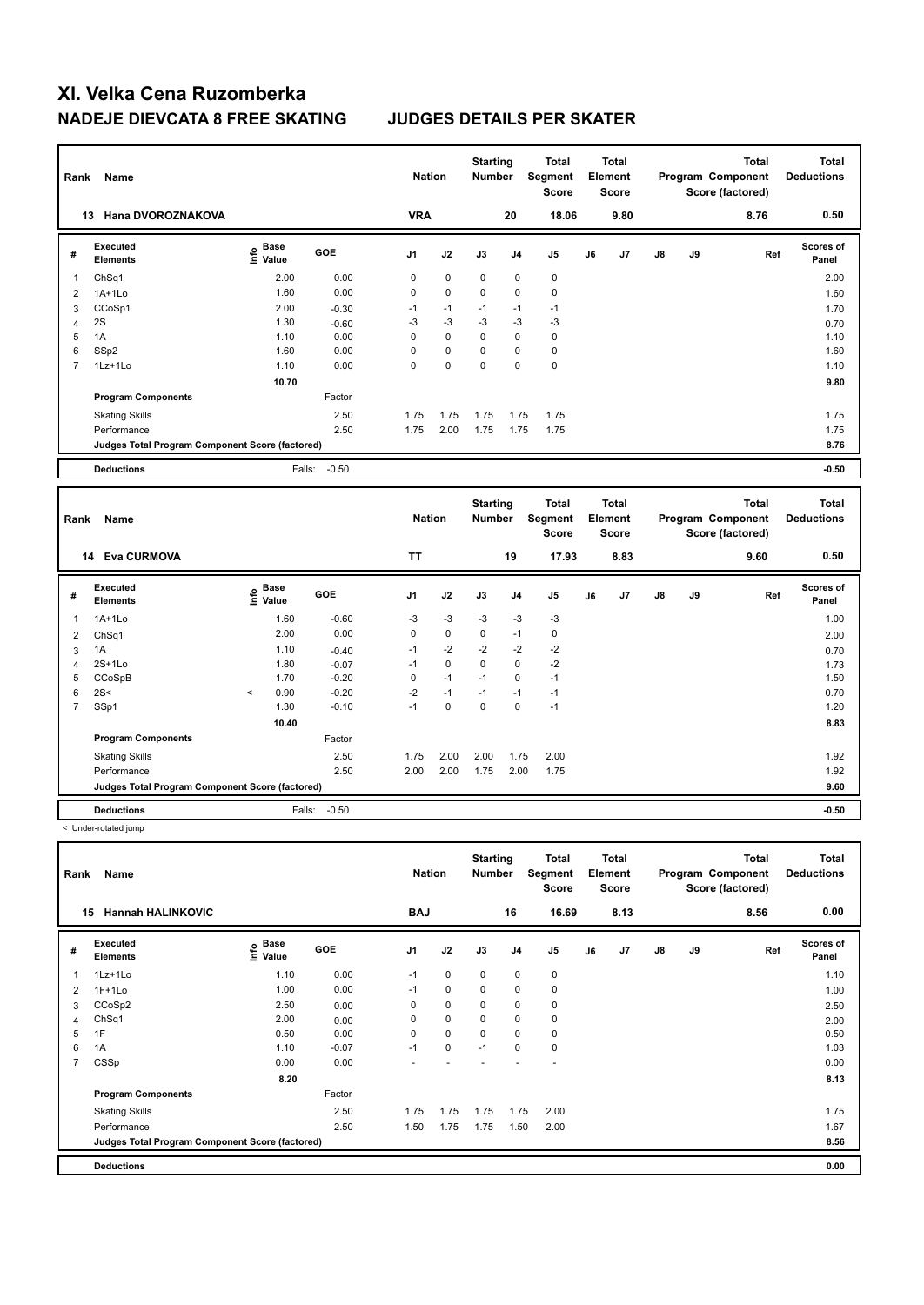| Rank           | <b>Name</b>                                     |                                               |         |                | <b>Nation</b> |                                  | <b>Starting</b><br><b>Number</b> | <b>Total</b><br>Segment<br><b>Score</b>        | <b>Total</b><br>Element<br><b>Score</b> |                                         |               |    | <b>Total</b><br>Program Component<br>Score (factored) | Total<br><b>Deductions</b>        |
|----------------|-------------------------------------------------|-----------------------------------------------|---------|----------------|---------------|----------------------------------|----------------------------------|------------------------------------------------|-----------------------------------------|-----------------------------------------|---------------|----|-------------------------------------------------------|-----------------------------------|
|                | Ela SOLOVICOVA<br>16                            |                                               |         | <b>BAK</b>     |               |                                  | 8                                | 16.29                                          |                                         | 7.33                                    |               |    | 8.96                                                  | 0.00                              |
| #              | Executed<br><b>Elements</b>                     | <b>Base</b><br>$\bullet$<br>$\bar{\Xi}$ Value | GOE     | J <sub>1</sub> | J2            | J3                               | J <sub>4</sub>                   | J <sub>5</sub>                                 | J6                                      | J7                                      | $\mathsf{J}8$ | J9 | Ref                                                   | <b>Scores of</b><br>Panel         |
|                | 1A                                              | 1.10                                          | $-0.40$ | $-2$           | $-2$          | $-2$                             | $-2$                             | $-2$                                           |                                         |                                         |               |    |                                                       | 0.70                              |
| $\overline{2}$ | 1Lz+1A+SEQ                                      | 1.36                                          | $-0.40$ | $-2$           | $-2$          | $-2$                             | $-2$                             | $-2$                                           |                                         |                                         |               |    |                                                       | 0.96                              |
| 3              | SSpB                                            | 1.10                                          | 0.00    | 0              | 0             | $\Omega$                         | $\mathbf 0$                      | $-1$                                           |                                         |                                         |               |    |                                                       | 1.10                              |
| $\overline{4}$ | Ch <sub>Sq1</sub>                               | 2.00                                          | 0.00    | 0              | 0             | 0                                | 0                                | 0                                              |                                         |                                         |               |    |                                                       | 2.00                              |
| 5              | $1F+1T$                                         | 0.90                                          | 0.00    | 0              | $\mathbf 0$   | 0                                | 0                                | 0                                              |                                         |                                         |               |    |                                                       | 0.90                              |
| 6              | CoSpBV                                          | 1.10                                          | 0.00    | $\Omega$       | $\mathbf 0$   | $\Omega$                         | 0                                | $-1$                                           |                                         |                                         |               |    |                                                       | 1.10                              |
| 7              | 1Lz                                             | 0.60                                          | $-0.03$ | $-1$           | 0             | 0                                | 0                                | $-1$                                           |                                         |                                         |               |    |                                                       | 0.57                              |
|                |                                                 | 8.16                                          |         |                |               |                                  |                                  |                                                |                                         |                                         |               |    |                                                       | 7.33                              |
|                | <b>Program Components</b>                       |                                               | Factor  |                |               |                                  |                                  |                                                |                                         |                                         |               |    |                                                       |                                   |
|                | <b>Skating Skills</b>                           |                                               | 2.50    | 1.75           | 1.75          | 2.00                             | 1.75                             | 1.75                                           |                                         |                                         |               |    |                                                       | 1.75                              |
|                | Performance                                     |                                               | 2.50    | 1.75           | 2.00          | 2.00                             | 1.75                             | 1.75                                           |                                         |                                         |               |    |                                                       | 1.83                              |
|                | Judges Total Program Component Score (factored) |                                               |         |                |               |                                  |                                  |                                                |                                         |                                         |               |    |                                                       | 8.96                              |
|                | <b>Deductions</b>                               |                                               |         |                |               |                                  |                                  |                                                |                                         |                                         |               |    |                                                       | 0.00                              |
|                |                                                 |                                               |         |                |               |                                  |                                  |                                                |                                         |                                         |               |    |                                                       |                                   |
| Rank           | Name                                            |                                               |         | <b>Nation</b>  |               | <b>Starting</b><br><b>Number</b> |                                  | <b>Total</b><br><b>Segment</b><br><b>Score</b> |                                         | <b>Total</b><br>Element<br><b>Score</b> |               |    | <b>Total</b><br>Program Component<br>Score (factored) | <b>Total</b><br><b>Deductions</b> |
|                | <b>47 Maria MIKI OVICOVA</b>                    |                                               |         | <b>DAK</b>     |               |                                  | 44.                              | 45.74                                          |                                         | 775                                     |               |    | 9.06                                                  | 1.00                              |

|                | 17<br><b>Maria MIKLOVICOVA</b>                  |         |                                     |            | <b>BAK</b>     |                |             | 11             | 15.71 |    | 7.75 |               |    | 8.96 | 1.00                      |
|----------------|-------------------------------------------------|---------|-------------------------------------|------------|----------------|----------------|-------------|----------------|-------|----|------|---------------|----|------|---------------------------|
| #              | Executed<br><b>Elements</b>                     |         | $\epsilon$ Base<br>$\epsilon$ Value | <b>GOE</b> | J <sub>1</sub> | J2             | J3          | J <sub>4</sub> | J5    | J6 | J7   | $\mathsf{J}8$ | J9 | Ref  | <b>Scores of</b><br>Panel |
|                | 1F+1A+SEQ                                       |         | 1.28                                | $-0.60$    | -3             | $-3$           | $-3$        | $-3$           | $-3$  |    |      |               |    |      | 0.68                      |
| $\overline{2}$ | 2S<                                             | $\,<\,$ | 0.90                                | $-0.60$    | -3             | -3             | -3          | $-3$           | $-3$  |    |      |               |    |      | 0.30                      |
| 3              | $1Lz+1T$                                        |         | 1.00                                | $-0.03$    | 0              | $-1$           | $\mathbf 0$ | 0              | $-1$  |    |      |               |    |      | 0.97                      |
| 4              | 1F                                              |         | 0.50                                | 0.00       | 0              | $\mathbf 0$    | 0           | 0              | 0     |    |      |               |    |      | 0.50                      |
| 5              | SSp2                                            |         | 1.60                                | 0.33       | 0              | $\overline{1}$ |             | $\mathbf{1}$   | 0     |    |      |               |    |      | 1.93                      |
| 6              | Ch <sub>Sq1</sub>                               |         | 2.00                                | $-0.50$    | $-1$           | $-1$           | $-1$        | $-1$           | $-1$  |    |      |               |    |      | 1.50                      |
|                | CoSp1                                           |         | 1.70                                | 0.17       | 0              | 1              | 1           | 0              | 0     |    |      |               |    |      | 1.87                      |
|                |                                                 |         | 8.98                                |            |                |                |             |                |       |    |      |               |    |      | 7.75                      |
|                | <b>Program Components</b>                       |         |                                     | Factor     |                |                |             |                |       |    |      |               |    |      |                           |
|                | <b>Skating Skills</b>                           |         |                                     | 2.50       | 1.50           | 1.75           | 1.75        | 1.75           | 2.00  |    |      |               |    |      | 1.75                      |
|                | Performance                                     |         |                                     | 2.50       | 1.75           | 2.00           | 2.00        | 1.75           | 1.75  |    |      |               |    |      | 1.83                      |
|                | Judges Total Program Component Score (factored) |         |                                     |            |                |                |             |                |       |    |      |               |    |      | 8.96                      |
|                | <b>Deductions</b>                               |         | Falls:                              | $-1.00$    |                |                |             |                |       |    |      |               |    |      | $-1.00$                   |

< Under-rotated jump

**Total Deductions Total Program Component Score (factored) Total Element Segment Score Total Score Starting Rank Name Nation Number # Executed Elements Base Value GOE J1 J2 J3 J4 J5 J6 J7 J8 J9 Scores of Panel** 1 2.00 0.33 1 0 1 1 0 **Ref**  CCoSp1 2.33 **Info 18 Karolina SVRCKOVA HAM 10 15.49 5.99 10.00 0.50** 2 2S+1T 1.70 -0.27 -2 -1 -1 -1 -2 1.43 3 1F+1Lo 1.00 0.00 0 0 0 0 0 1.00  $4 \quad 2$ S 1.03  $-0.27$   $-2$   $-1$   $-1$   $-1$   $-2$  1.03 5 ChSq 0.00 0.00 - - - - - 0.00 6 2Lo<<  $\leq$  0.50 -0.30 -3 -3 -3 -3 -3 -3 -3 0.20 7 CSSp 0.00 0.00 - - - - - 0.00 **6.50** 5.99 **Program Components**  Skating Skills **1.75 2.25 2.25 2.00** 2.00 Factor 2.50 2.08 Performance 2.50 1.75 2.00 2.00 2.00 1.75 1.92 **Deductions** Falls: -0.50 **-0.50 Judges Total Program Component Score (factored) 10.00**

<< Downgraded jump